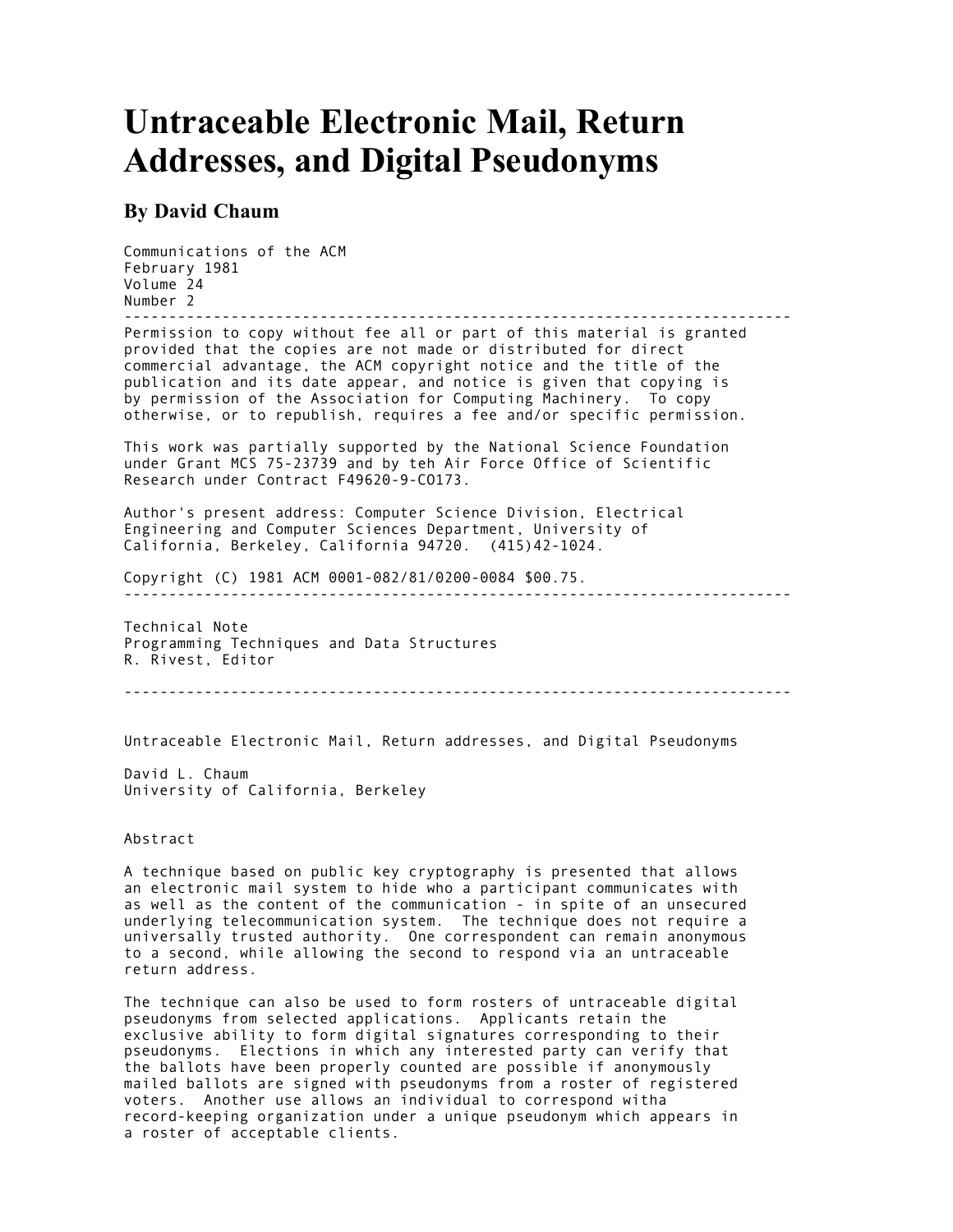Key Words and Phrases: electronic mail, public key cryptosystems, digital signatures, traffic analysis, security, privacy

CR Categories: 2.12, 3.81

#### Introduction

Cryptology is the science of secret communication. Cryptographic techniques have been providing secrecy of message content for thousands of years [3]. Recently some new solutions to the "key distribution problem" (the problem of providing each communicant with a secret key) have been suggested [2,4], under the name of public key cryptography. Another cryptographic problem, "the traffic analysis problem" (the problem of keeping confidential who converses with whom, and when they converse), will become increasingly important with the growth of electronic mail. This paper presents a solution to the traffic analysis problem that is based on public key cryptography. Baran has solved the traffic analysis problem for networks [1], but requires each participant to trust a common authority. In contrast, systems based on the solution advanced here can be compromised only by subversion or conspiracy of all of a set of authorities. Ideally, each participant is an authority.

The following two sections introduce the notation and assumptions. Then the basic concepts are introduced for some special cases involving a series of one or more authorities. The final section covers general purpose mail networks.

#### Notation

Someone becomes a user of a public key cryptosystem (like that of Rivest, Shamir, and Adleman [5]) by creating a pair of keys K and Inv(K) from a suitable randomly generated seed. The public key K is made known to the other users or anyone else who cares to know it; the private key Inv(K) is never divulged. The encryption of X with key K will be denoted K( X ), and is just the image of X under the mapping implemented by the cryptographic algorithm using key K. The increased utility of these algorithms over conventional algorithms results because the two keys are inverses of each other, in the sense that

 $Inv(K) ( K(X) ) = K( Inv(K) ( X ) ) = X.$ 

A message X is "sealed" with a public key K so that only the holder of the private key Inv(K) can discover its content. If X is simply encrypted with K, then anyone could verify a guess that  $Y = X$  by checking whether  $K(Y) = K(X)$ . This threat can be eliminated by attaching a large string of random bits R to X before encrypting. The sealing of X with K is then denoted  $K(R, X)$ . A user "signs" some material X by prepending a large constant C (all zeros, for example) and then encrypting with its private key, denoted  $Inv(K)$  ( C, X ) = Y. Anyone can verify that Y has been signed by the holder of Inv(K) and determine the signed matter X, by forming  $K(Y) = C$ , X and checking for C.

Assumptions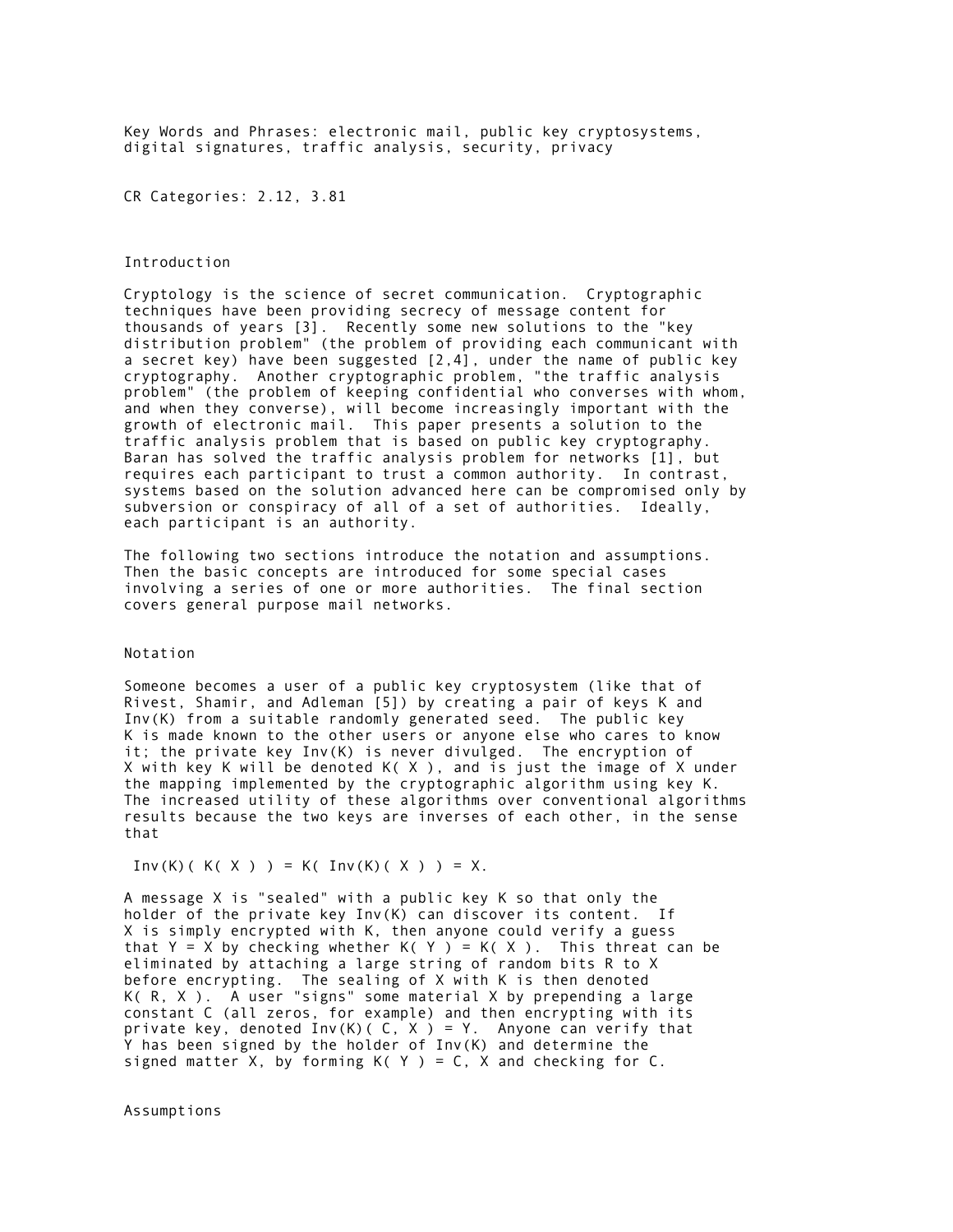The approach taken here is based on two important assumptions:

(1) No one can determine anything about the correspondences between a set of sealed items and the corresponding set of unsealed items, or create forgeries without the appropriate random string or private key.

(2) Anyone may learn the origin, destination(s), and representation of all messages in the underlying telecommunication system and anyone may inject, remove, or modify messages.

#### Mail System

The users of the cryptosystem will include not only the correspondents but a computer called a "mix" that will process each item of mail before it is delivered. A participant prepares a message M for delivery to a participant at address A by sealing it with the addressee's public key Ka, appending the address A, and then sealing the result with the mix's public key K1. The left-hand side of the following expression denotes this item which is input to the mix:

K1( R1, Ka( R0, M ), A ) --> Ka( R0, M ), A.

The --> denotes the transformation of the input by the mix into the output shown on the right-hand side. The mix decrypts its input with its private key, throws away the random string R1, and outputs the remainder. One might imagine a mechanism that forwards the sealed messages Ka( R0, M ) of the output to the addressees who then decrypt them with their own private keys.

The purpose of a mix is to hide the correspondences between the items in its input and those in its output. The order of arrival is hidden by outputting the uniformly sized items in lexicographically ordered batches. By assumption (1) above, there need be no concern about a cryptanalytic attack yielding the correspondence between the sealed items of a mix's input and its unsealed output - if items are not repeated. However, if just one item is repeated in the input and allowed to be repeated in the output, then the correspondence is revealed for that item.

Thus, an important function of a mix is to ensure that no item is processed more than once. This function can be readily achieved by a mix for a particular batch by removing redundant copies before outputting the batch. If a single mix is used for multiple batches, then one way that repeats across batches can be detected is for the mix to maintain a record of items used in previous batches. (Records can be discarded once a mix changes its public key by, for example, announcing the new key in a statement signed with its old private key.) A mix need not retain previous batches if part of each random string R1 constains something - such as a time-stamp - that is only valid for a particular batch.

If a participant gets signed receipts for messages it submits to a mix, then the participant can provide substantial evidence that the mix failed to output an item properly. Only a wronged participant can supply the receipt Y  $(= Inv(K1) (C, K1 (R1, Ka(R0, M), A)))$ , the missing output  $X$  (= Ka(R0, M), A), and the retained string R1, such that K1(  $Y$  ) = C, K1( R1, X ). Becasue a mix will sign each output batch as a whole, the absence of an item X from a batch can be substantiated by a copy of the signed batch.

The use of a "cascade", or series of mixes, offers the advantage that any single constituent mix is able to provide the secrecy of the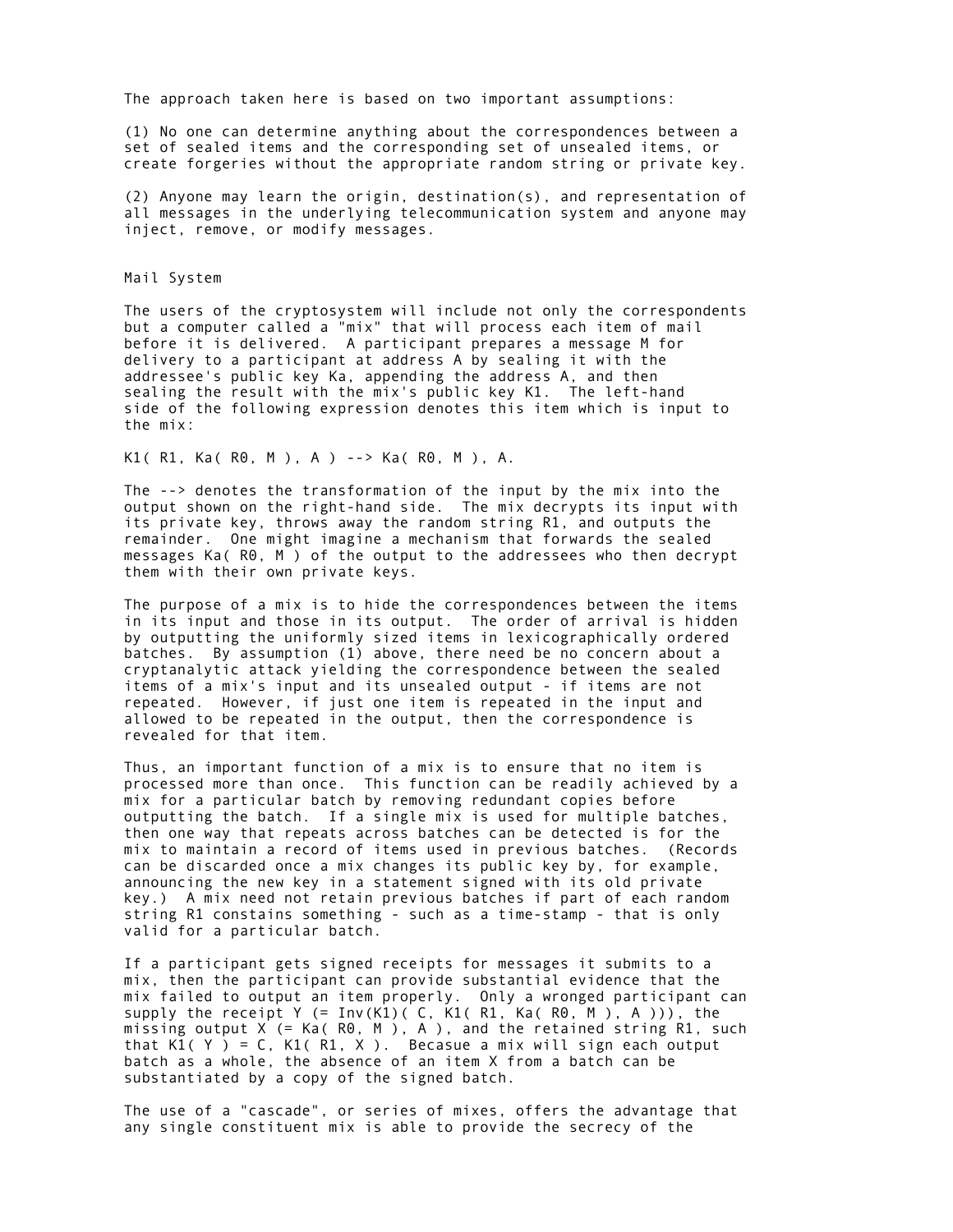correspondence between the inputs and the outputs of the entire cascade. Incrimination of a particular mix of a cascade that failed to properly process an item is accomplished as with a single mix, but only requires a receipt from the first mix of the cascade, since a mix can use the signed output of its predecessor to show the absence of an item from its own input. An item is prepared for a cascade of n mixes the same as for a single mix. It is then successively sealed for each succeeding mix:

Kn( Rn, K<n-1>( R<n-1>, ... , K2( R2, K1( R1, Ka( R0, M ), A ))...)) -->.

The fist mix yields a lexicographically ordered batch of items, each of the form

K<n-1>( R<n-1>, ... , K2( R2, K1( R1, Ka( R0, M ), A ))...) -->.

The items in the final output batch of a cascade are of the form Ka( R0, M ), A, the same as those of a single mix.

#### Return Addresses

The techniques just described allow participant x to send anonymous messages to participant y. What is needed now is a way for y to respond to x while still keeping the identity of x secret from y. A solution is for x to form an untraceable return address K1( R1, Ax), Kx, where Ax is its own real address, Kx is a public key chosen for the occasion, and R1 is a key that will also act as a random string for purposes of sealing. Then, x can send this return address to y as part of a message sent by the techniques already described. (In general, two participants can exchange return addresses through a chain of other participants, where at least one member of each adjacent pair knows the identity of the other member of the pair.) The following indicates how y uses this untraceable return address to form a response to x, via a new kind of mix:

K1( R1, Ax ), Kx( R0, M ) --> Ax, R1( Kx( R0, M )).

This mix uses the string of bits R1 that it finds after decrypting the address part K1( R1, Ax ) as a key to re-encrypt the message part Kx( R0, M ). Only the addressee x can decrypt the resulting output because x created both R1 and Kx. The mix must not allow address parts to be repeated - for the same reason that items of regular mail must not be repeated. This means that x must supply y with a return address for each item of mail x wishes to receive. Also notice that conventional as opposed to public key cryptography could be used for both encryptions of M.

With a cascade of mixes, the message part is prepared the same as for a single mix, and the address part is as showin in the following input:

K1( R1, K2( R2,  $\dots$ , K<n-1>( R<n-1>, Kn( Rn, Ax ))...)), Kx( R0, M ) -->.

The result of the first mix is

K2( R2, ..., K<n-1>( R<n-1>, Kn( Rn, Ax ))...), R1( Kx( R0, M )) -->,

and the final result of the remaining n-1 mixes is

Ax, Rn( R <n-1> ... R2( R1( Kx( R0, M )))...).

Untraceable return addresses allow the possiblity of "certified" mail: They can provide the sender of an anonymous letter with a receipt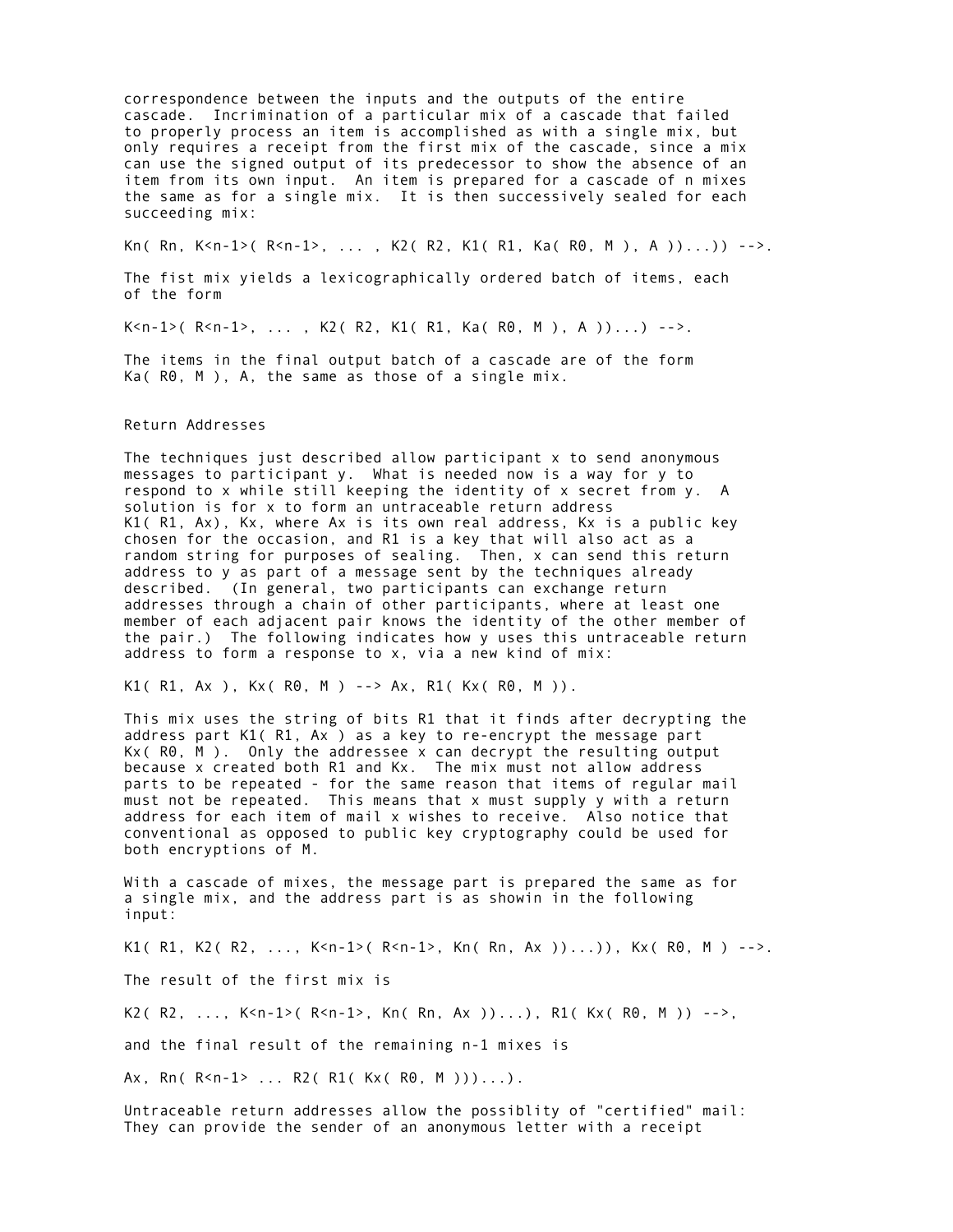attesting to the fact that the letter appeared intact in the final output batch. The address A that is incorporated into a certified letter is expanded to include not only the usual address of the recipient, but also an untraceable return address for the sender. When this return address appears inthe output batch of the final mix, it is used to mail the sender a signed receipt which inlucdes the message as well as the address to which it was delivered. The receipt might be signed by each mix.

### Digital Pseudonyms

A digital "pseudonym" is a public key used to verify signatures made by the anonymous holder of the corresponding private key. A "roster", or list of pseudonyms, is created by an authority that decides which applications for pseudonyms to accept, but is unable to trace the pseudonyms in the completed roster. The applications may be sent to the authority anonymously, by untraceable mail, for example, or they may be provided in some other way.

Each application received by the authority contains all the information required for the acceptance decision and a special unaddressed digital letter (whose messages is the public key K, the applicant's proposed pseudonym.) In the case of a single mix, these letters are of the form K1( R1, K ). For a cascade of n mixes, they are of the form  $Kn( Rn, \ldots, K2( R2, K1( R1, K)) \ldots )$ . The authority will form an input batch containing only those unaddressed letters from the applications it accepts. This input batch will be supplied to a special cascade whose final output batch will be publically available. Since each entry in the final output batch of the cascade is a public key K from an accepted applicant, the signed output of the final mix is a roster of digital pseudonyms.

Notification of applicants can be accomplished by also forming a roster for unaccepted applications and then using the technique of certified mail to return a single batch of receipts to both sets of applicants. Of course, repeats must not be allowed within or across batches.

If only registered voters are accepted for a particular roster, then it can be used to carry out an election. For a single mix, each voter submits a ballot of the form  $K1($  R1, K, Inv(K)( $C, V$ )), where K is the voter's pseudonym and V is the actual vote. For a cascade of mixes, ballots are of the form

Kn( Rn,  $\dots$ , K2( R2, K1( R1, K, Inv(K)( C, V )))...). The ballots must be processed as a single batch, as were the letters used to form rosters. Items in the final lexicographically ordered output batch are of the form K, Inv(K)( $C, V$ ). Since the roster of registered voters is also ordered on K, it is easy for anyone to count the votes by making a single pass through both batches at once. Each ballot is counted only after checking that the pseudonym K which forms its prefix, is also contained in the roster and that the pseudonym properly decrypts the signed vote V.

An individual might be known to an organization only by a pseudonym that appears in a roster of acceptable clients. Clients can correspond with the organization via untraceable mail and the organization can correspond with the clients using untraceable return addresses. If applicants identify themselves in their applications, or if they sign applications with pseudonyms that appear in a roster issued by an authority that requires identification, then the organization is assured that the same client cannot come to it under different pseudonyms. Under special circumstances, such as default of payment, a particular pseudonym could be shown to correspond to a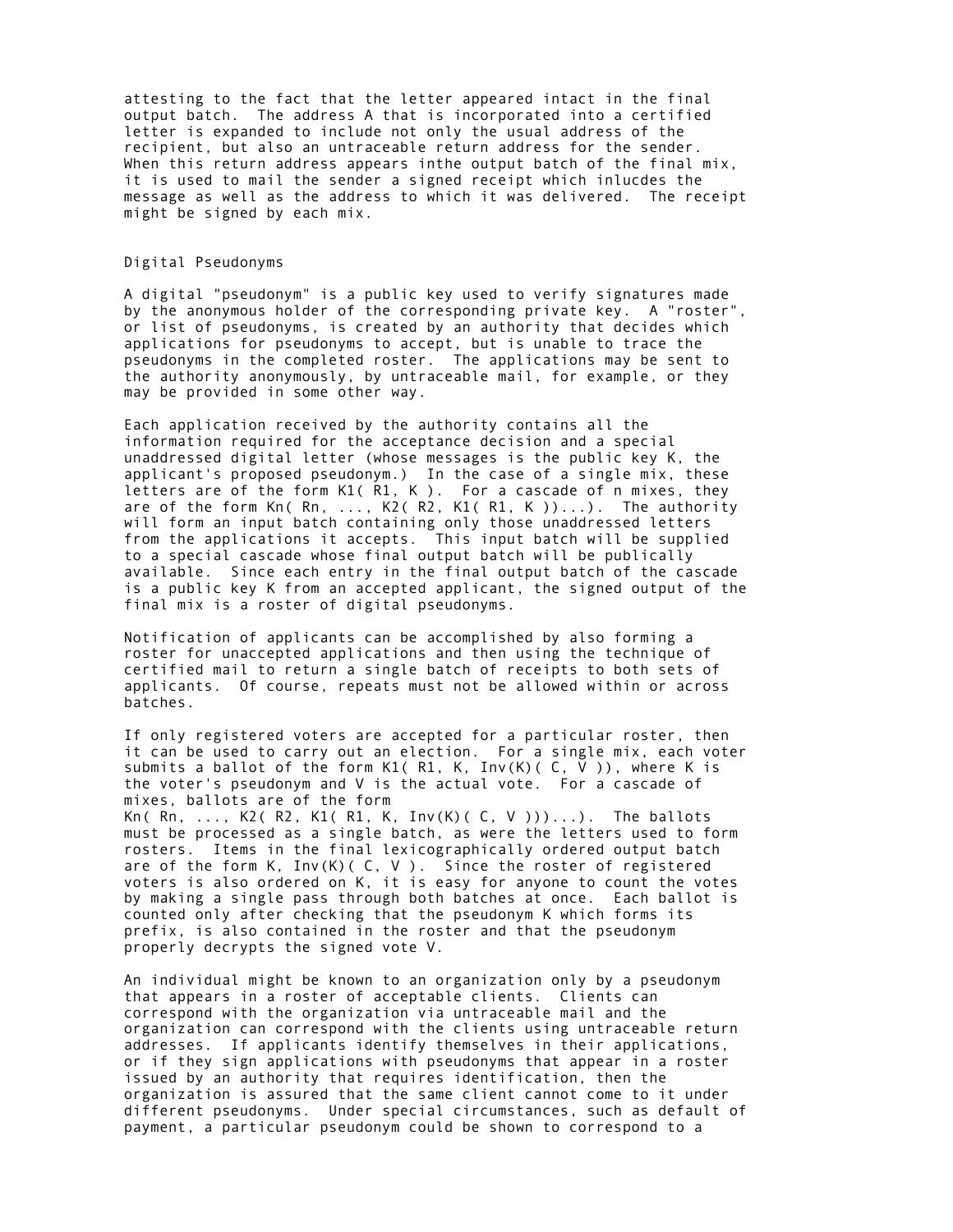particular application (without revealing any other correspondences) if each mix in turn supplied the appropriate Rn.

General Purpose Mail Systems

One way to construct a general purpose, untraceable mail system is to require that every message pass through a cascade. Of course, mixes can operate continuously or periodically, and long messages will be encrypted first and then split into multiple items. In order to hide the number of messages sent, each participant supplies the same number of messages to each batch (some of which might be randomly addressed dummies). In order to hide the number of messages received, each participant privately searches the entire output for messages directed to it.

Such a system may prove too costly for some participants. One way to reduce the cost is to allow mail to be addressed to subsets of participants, such as a local net. Participants that take advantage of such arrangements need search only the mail addressed to a particular subset. Another way to economize is for a participant to send for each batch only the number of dummy messages suggested by a random value (chosen from some suitable distribution), as opposed to always sending the maximal number of messages. This can substantially reduce message traffic and consequently, the size of output batches. While these techniques may open the door to some kinds of statistical attack, the system size that necessitated them may reduce the effectiveness of such attacks.

In a large, general purpose mail system with many mixes, it may be impractical for every message to pass through every mix. In such a case, a sequence of mixes will be selected for each message, perhaps on the basis of network topology or trust. Notice that if a participant can choose mixes it trusts with its traffic volume data as early members of its sequences, then these mixes can discard dummies they receive from the participant and deliver small, fixed-sized batches (padded with dummies) directly to the participant.

A new kind of mix will be presented here that allows a sequence of mixes to be selected for each message. It also (a) hides the number and identity of the mixes a message must pass through, (b) allows incrimination of a mix that does not properly forward items, and (c) makes no distinction between regular mail and mail sent by untraceable return address. It is based on the idea that every item of mail is composed of the same number of fixed-sized blocks.

The operations performed by this new kind of mix are always the same. First it removes the first block and adds a random block J of junk to the end, to maintain the item's length of l blocks. Then, using its private key, the mix decrypts the block removed during the first step. This yields a key R, which the mix uses to encrypt each of the l blocks of the item (using either public-key or conventional cryptography). It also yields the address A (either of a recipient or of another mix) to which the item will be forwarded.

The left-hand side of the following shows how an item is prepared to pass through a single mix:

K2( R2, ..., K<n-1>( R<n-1>, Kn( Rn, Ax ))...), R1( Kx( R0, M )) -->,

A1: [K<A1>( R<A1>, A )], [Inv(R<A1>)( M1 )], [Inv(R<A1>)( M2 )], ...  $[Inv(R < A1>) (M < l-1>) ] --> A: [M1], ... [M < l-1], [R < A1>(J < A1>) ]$ .

where square brackets show the extent of each block, and the sealed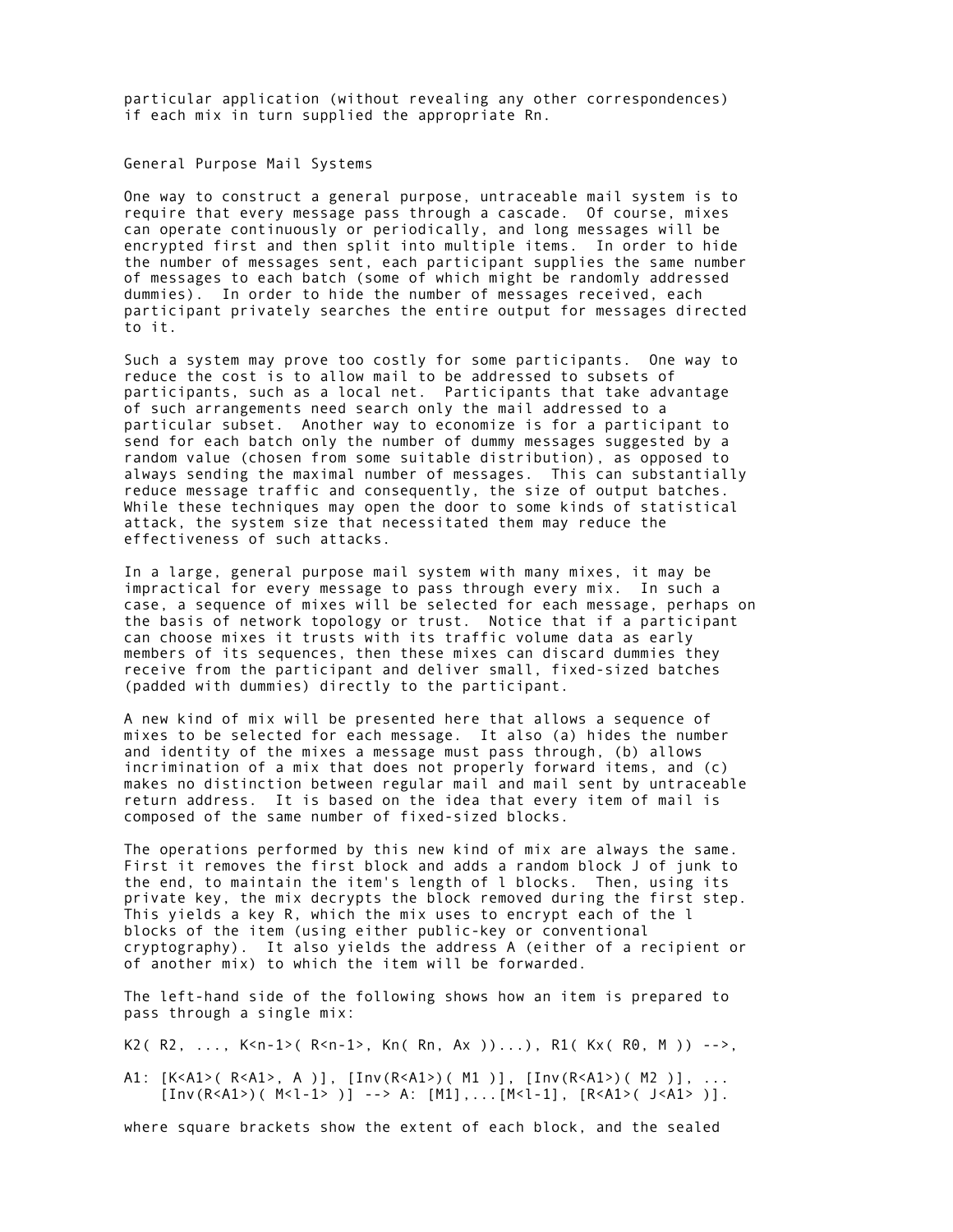message Ka( R0, M ) is divided into pieces Mi, such that Ka( $R0, M$ ) = M1, M2,  $\dots, M<1-n$ ). The A1: indicates that the left-hand side is delivered to mix A1, while the A: means that the right-hand side is delivered to address A. Items with the same first block should be regarded as repeats. A message prepared to be passed through mixes A1 through An has the form A1: [K<A1>( R<A1>, A2 )], [Inv(R<A1>)( K<A2>( R<A2>, A3 ))], ...,  $[Inv(R < A1>) (Inv(R < A2) ) ... Inv(R < A<sub>n</sub> - 1) ( K < An) ( R < An, A ) ) ... ]$  [Inv(R<A1>)( Inv(R<A2>) ... Inv(R<An>)( M1 )...)], ..., [Inv(R<A1>)( Inv(R<A2>) ... Inv(R<An>)( M<l-n> )...)] -->. The result leaving A1 is A2: [K<A2>( R<A2, A3 )], [Inv(R<A2>)( K<A3>( R<A3>, A4 ))], ..., [Inv(R<A2>)( Inv(R<A3>) ... Inv(R<A<n-1>>)( K<An>( R<An, A )) ... )], [Inv(R<A2>)( Inv(R<A3>) ... Inv(R<An>)( M1 )...)], ..., [Inv(R<A2>)( Inv(R<A3>) ... Inv(R<An>)( M<l-n> )...)],  $[R < A1 > ($   $J < A1 > )]$  -->, and the final result leaving An is A: [M1], [M2], ..., [M<l-n>], [R<An>( R<A<n-1>> ... R<A1>( J<A1> )...)], ..., [R<An>( J<An> )]. An intermediate mix always knows which mix it received its input from by assumption (2) - but if a mix broadcasts copies of its fixed-size output batches, then only individual recipient mixes need be able to recognize their own input in a broadcast batch. The untraceable return address x sends to y contains the key Kx that y uses to encrypt the message part. It also includes, in the case of a single mix, what y will use as the first block of the item it submits to the mix: A1: [K<A1>( R<A1>, Ax )], [M1], ..., [M<l-1>] --> Ax: [R<A1>( M1 )], ..., [R<A1>( M<l-1> )], [R<A1>( J<A1> )], where  $Kx( R0, M ) = M1, M2, \ldots, M<1-n$ . Only x can decrypt the item it receives since it created R<A1> and Kx. When a message is to pass through n mixes, the untraceable return address contains the first n blocks: A1: [K<A1>( R<A1>, A2 )], [Inv(R<A1>)( K<A2>( R<A2>, A3 ))], ...,  $[Inv(R < A1>)$  ( $Inv(R < A2)$ ) ... Inv( $R < A < n-1$ ) ( $K < A n$ ) ( $R < A n$ ),  $Ax$ ))...)],  $[M1]$ ,  $[M2]$ , ...,  $[M<1-n>$ ] -->. After being operated on by mix A1 it will have the form A2: [K<A2>( R<A2>, A3 )], ...,  $[Inv(R < A2>)$  ( $Inv(R < A3>)$ )... $Inv(R < A1)$ ) ( $K < An > (R < A1)$ ), ...], [R<A1>( M1 )], [R<A1>( M2 )], ..., [R<A1>( M<l-n> )],  $[R<sub>1</sub>( J<sub>1</sub>( A1> ) ] - -$ , and the final result leaving An is Ax: [R<An>( R<A<n-1>> ... R<A1>( M1 )...)], ..., [R<An>(R<A<n-1>> ... R<A1>(M<l-n>)...)], [R<An>( R<A<n-1>> ... R<A1>( J<A1> )...)], ..., [R<An>( J<An> )].

Summary and Conclusion